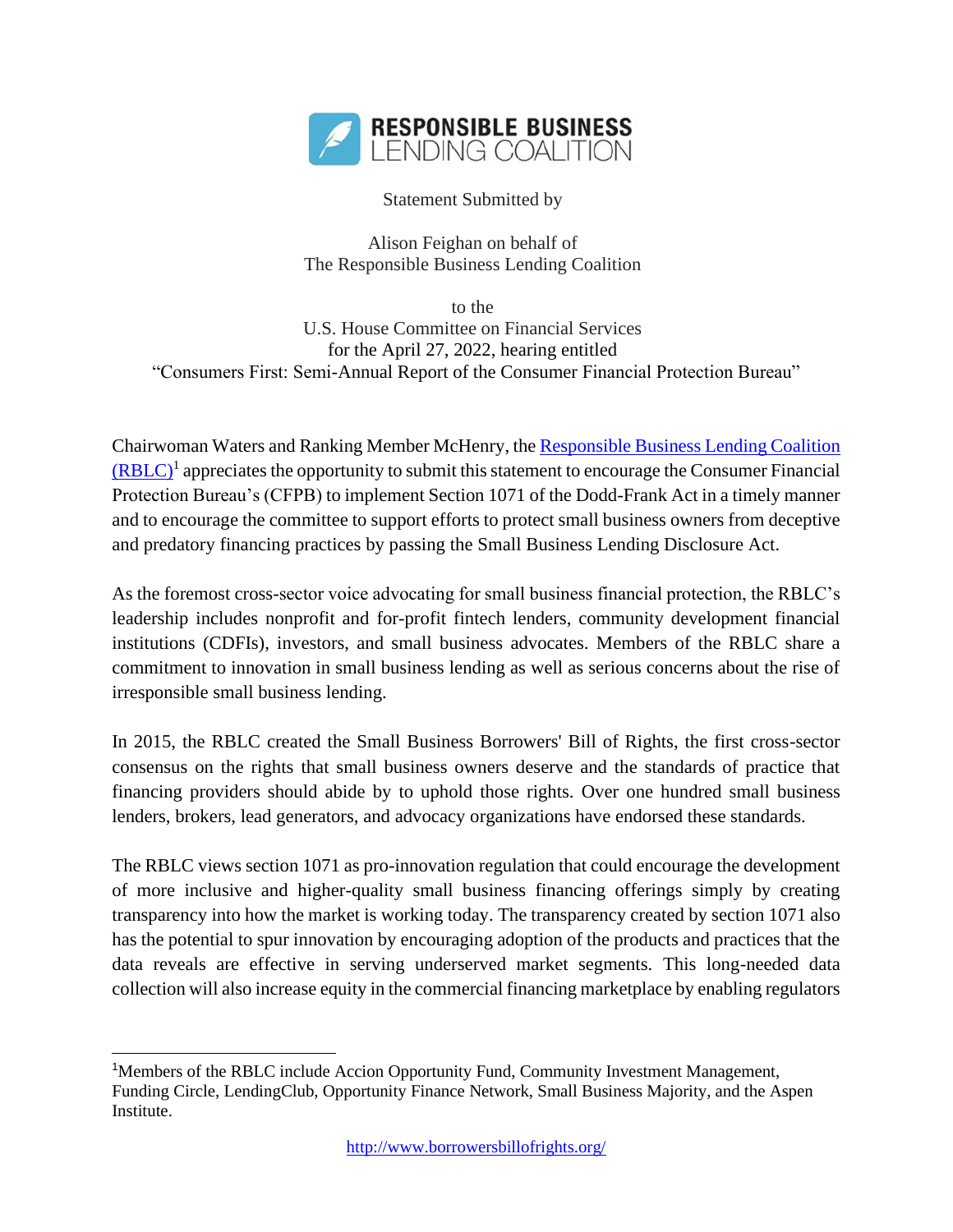to identify violations of the Equal Credit Opportunity Act (ECOA) or revealing unmet credit needs that financing providers could help address.

We concur with a statement made by Director Chopra in his opening remarks that "laws work best when they are easy to understand, easy to follow, and easy to enforce" which is why the RBLC advocates for federal legislation that would require commercial finance providers to disclose clear and comprehensive pricing information, using the same metrics, so small business owners and entrepreneurs can make apples-to-apples comparisons when seeking financings.

To that end, we urge the committee to pass the Small Business Lending Disclosure Act (H.R. 6054) as introduced by Congresswoman Nydia Velazquez as well as the Small Business Fair Debt Collection Protection Act sponsored by Congressman Al Lawson. Both bills seek to extend critical and straightforward protections to small business owners seeking financing.

The Small Business Fair Debt Collection Protection Act would extend the Fair Debt Collection Practices Act (FDCPA) to our country's hard-working entrepreneurs and small businesses. Unlike consumer borrowers who are covered by FDCPA, small business borrowers are not protected from the threat of harassment or the predatory practice of some debt collectors. Extending FDCPA protections to entrepreneurs as proposed by the Small Business Fair Debt Collection Protection Act is especially important to women and minority small business owners who are especially vulnerable to predatory debt collection practices.

The Small Business Lending Disclosure Act would bring much needed transparency to small business credit markets. Small businesses owners are not protected by the Truth in Lending Act which requires the transparent disclosure of annual percentage rates (APR) in consumer lending. Transparent price disclosure is the basis for free and efficient markets and the lack of price transparency in small business financing is undermining market price competition, stymying innovation, and misleading small business into paying high rates. For many small businesses, choosing an unaffordable credit product unknowingly could be the difference between survival and failure.

Without standardization of disclosure requirements across lenders, small businesses are more likely to choose higher-cost products. [Research](http://www.woodstockinst.org/wp-content/uploads/2016/07/Woodstock_Analysis_of_Online_SB_Loan_Terms.pdf) indicates that small businesses can pay APRs of 94%, and as high as 350%, without these high rates being properly and clearly disclosed. What's more, a [Federal Reserve study](https://www.fedsmallbusiness.org/medialibrary/fedsmallbusiness/files/2019/20191211-ced-minority-owned-firms-report.pdf) demonstrated that Black- and Hispanic-owned businesses are more likely to use "high-cost" and "non-transparent" financing, referring specifically to merchant cash advances as well as factoring products.

APR is the only established metric that enables informed comparisons of the cost of capital over time and between products of different dollar amounts and term lengths. APR is the time-tested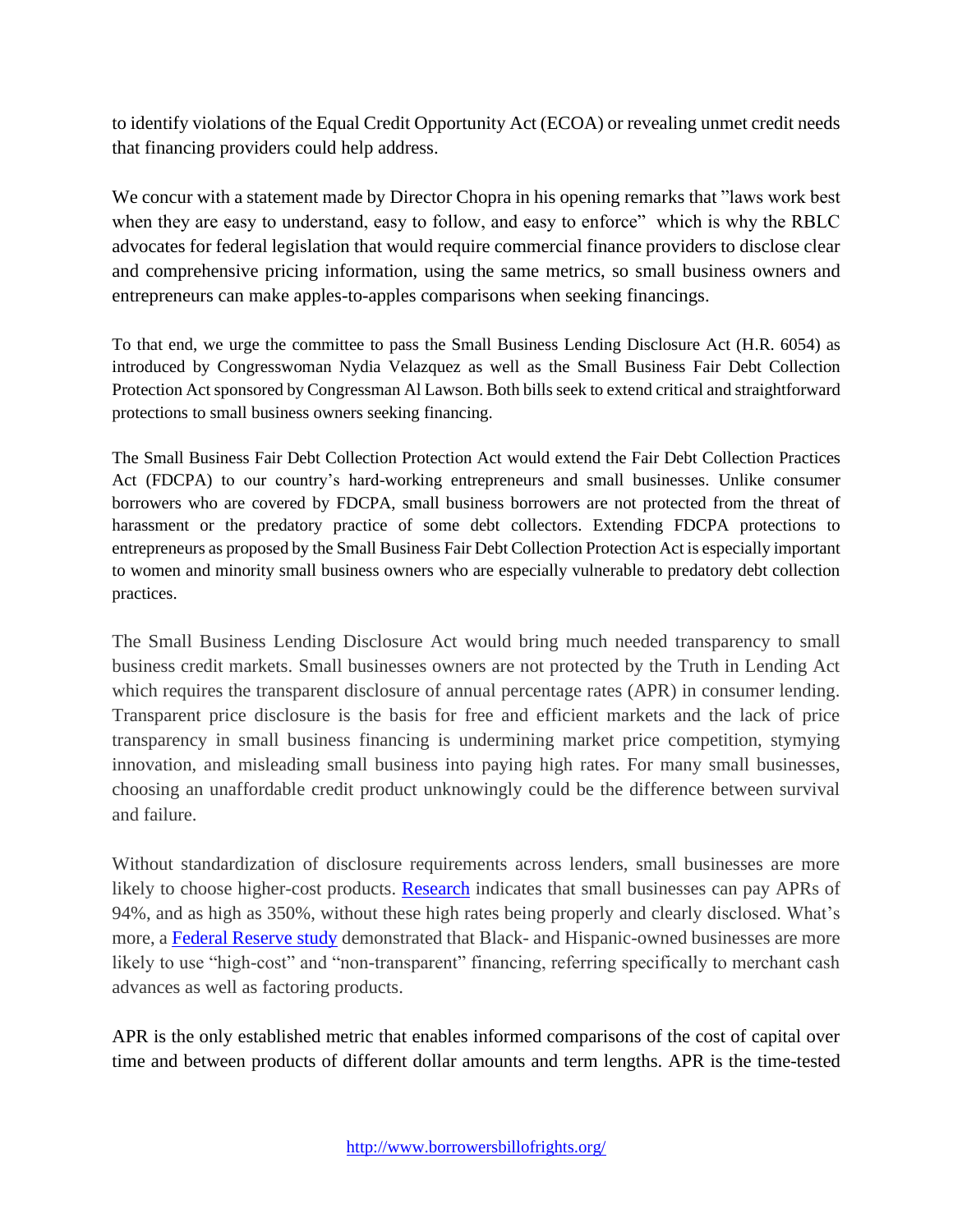rate that people know and expect because it is the legally required standard for mortgages, auto loans, credit cards, student loans and personal loans, including short-term loans.

The RBLC has endorsed the Small Business Lending Disclosure Act, as have a growing list of organizations across the country including the Accompany Capital, African American Alliance of CDFI CEOs, the California Association for Micro-Enterprise Opportunity (CAMEO), the Colorado Black Chamber of Commerce, Latino Economic Development Center (LEDC), Lendistry, Main Street Alliance, the National Alliance of Community, Economic Development Associations (NACEDA), the National Association for Latino Community Asset Builders (NALCAB), National Urban League, New York State, CDFI Coalition, UpState NY Black Chamber of Commerce, United States Hispanic Chamber of Commerce, and the Woodstock Institute.

The RBLC looks forward to working with the committee and with the CFPB to promote policies that support and protect small business owners. We have included two documents with additional information on the importance of transparency in small business financing and particularly the importance and practicality of APR as a metric. We are honored to serve as a resource to you and your staff if you have questions or would like additional information.

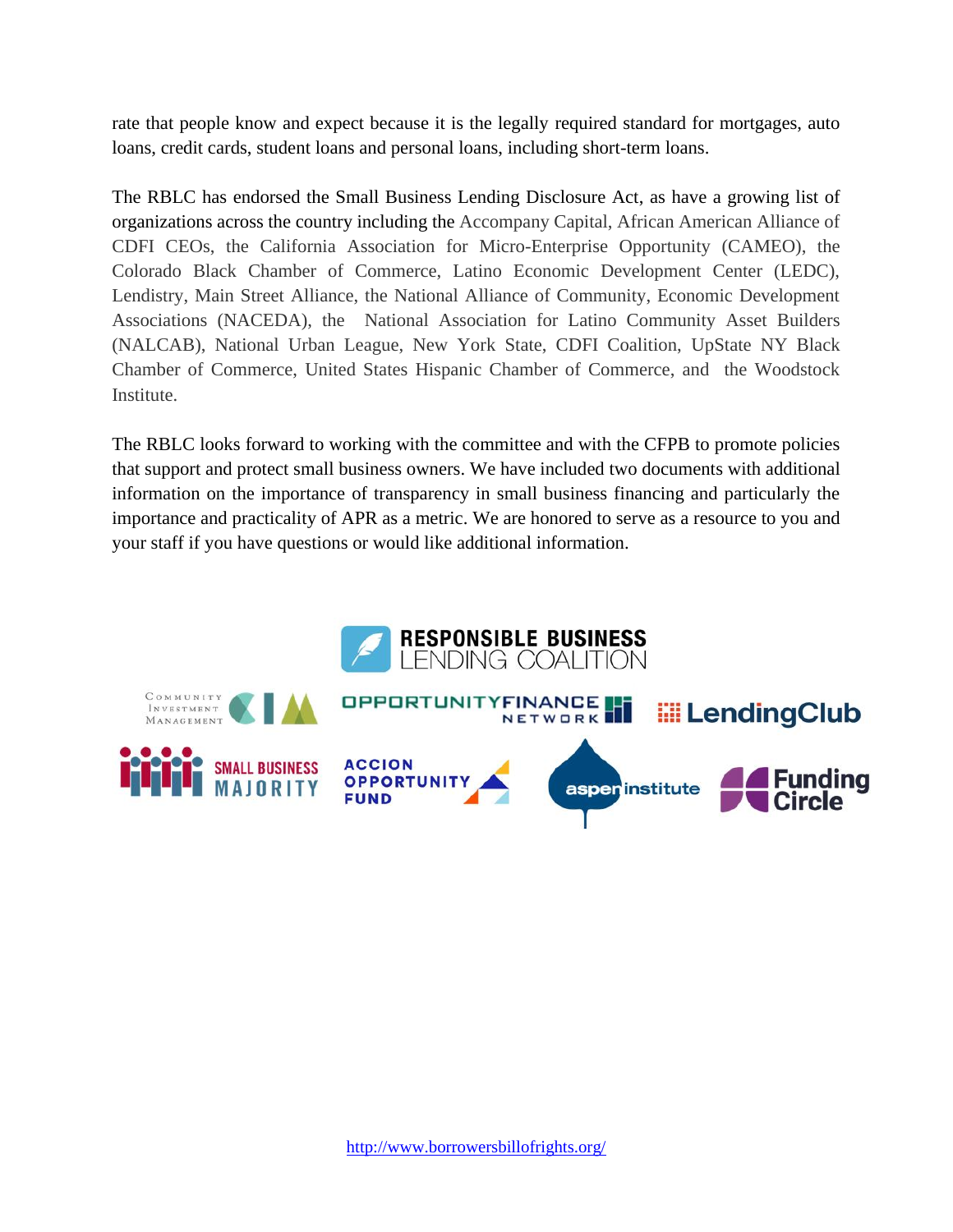

### **SUPPORT: Small Business Lending Disclosure Act (H.R. 6054)**

**Small businesses are not protected by the Truth in Lending Act**, which requires transparent disclosure of annual percentage rates (APR) in consumer lending. In the absence of transparency standards, some financing companies are charging small businesses effective APRs averaging 94%, and as high as 350%, without disclosing those APRs to small business borrowers.<sup>1</sup> Federal Reserve research finds that small businesses are often misled by disclosures quoting "rates" that are not APRs and would prefer an APR disclosure for all of their financing options.<sup>2</sup>

Transparent price disclosure is the basis for **free and efficient markets**. Today, the lack of price transparency in small business financing is undermining market price competition, stymying innovation, and misleading small business into paying high rates. **For small businesses already on the brink of closure amid the pandemic, choosing an unaffordable credit product unknowingly could be the difference between survival and failure.**

To ensure that all small businesses receive the transparency they need to make informed decisions, **Congresswoman Nydia Velázquez** (D-NY-7) introduced the *Small Business Lending Disclosure Act* ([H.R. 6054](https://www.congress.gov/bill/117th-congress/house-bill/6054/)). This legislation requires financing providers to disclose clear and comprehensive pricing information to small business borrowers. H.R. 6054 cosponsors as of 2/28/22 include Chairwoman Waters, Rep. Perlmutter, Rep. Meeks, Rep. Cleaver, Rep. Beatty, Rep. Maloney, and Rep. Lynch.

**Small Business Lending Disclosure Act:** Gives small businesses the transparency they deserve by requiring all commercial financing providers to disclose key terms to prospective borrowers, for amounts up to \$2.5 million

- *• Annual percentage rate (APR)*, or estimated APR for merchant cash advances and other alternative products
- *• Total cost* of the financing in dollars, including any/all unavoidable fees
- *• Financing amount*, and the disbursement amount after fees are deducted
- *• Term* or estimated term of repayment
- *• Payment amount and frequency* (daily, weekly, monthly, etc.), and the average monthly payment amount to enable comparison
- *• Renewal costs* for financing that is 'renewed' or refinanced with new fees assessed
- *• Clear description of prepayment cost*, addressing hidden prepayment charges

### **Which loan is cheaper?**

Federal Reserve researchers asked small businesses this question, which businesses commonly face today. 3



1 Opportunity Fund, "Unaffordable and Unsustainable: The New Business Lending on Main Street," 2016:

[https://www.opportunityfund.org/wp-content/uploads/2019/09/Unaffordable-and-Unsustainable-The-New-Business-Lending-on-Main-Street\\_Opportunity-Fund-Research-Report\\_May-2016.pdf](https://www.opportunityfund.org/wp-content/uploads/2019/09/Unaffordable-and-Unsustainable-The-New-Business-Lending-on-Main-Street_Opportunity-Fund-Research-Report_May-2016.pdf) 2 Federal Reserve Board, "Uncertain Terms: What Small Business Borrowers Find When Browsing Online Lender Websites," 2019: [https://www.federalreserve.gov/publications/files/what-small-business-borrowers-find-when-browsing-](https://www.federalreserve.gov/publications/files/what-small-business-borrowers-find-when-browsing-%20online-lender-websites.pdf)

online-lender-we 3 Ibid.

4 Ibid.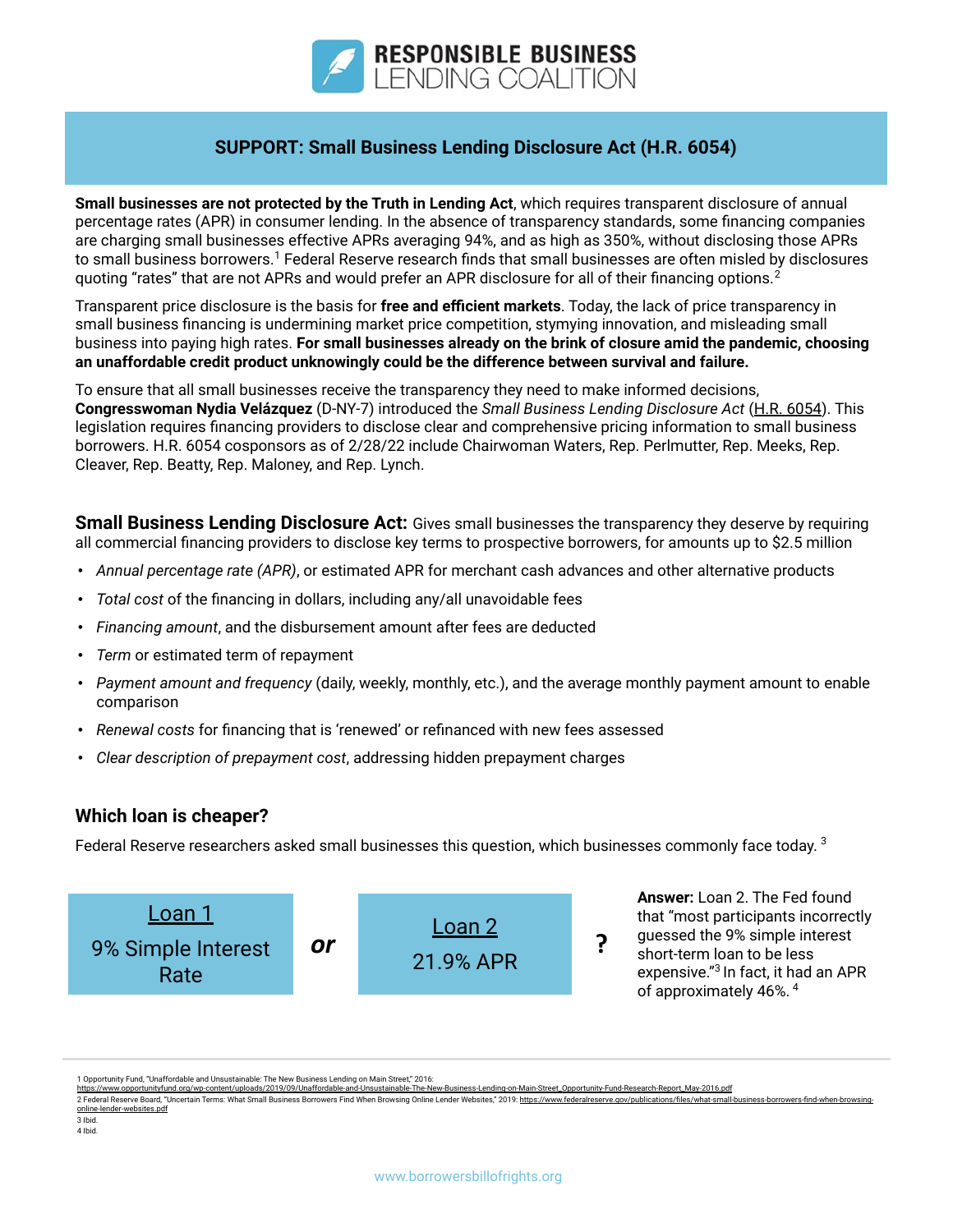

### **APR is the Cornerstone of Transparent Small Business Financing Disclosures**

By providing small businesses with APR disclosure when they seek financing, the Act would bring transparency and price competition to the market, saving businesses an estimated \$4.7 billion annually.<sup>1</sup>

### **1. Federal Reserve studies confirm the need for APR disclosure.**

Federal Reserve research finds that small business owners consider APR among the "most helpful details" in an ideal disclosure. $^2$  Small businesses want to see APR because it is the only familiar, trusted, and universal price metric enabling apples-to-apples comparison.

### **2. APR enables comparison of borrowing cost over a common unit of time.**

A price of \$10,000 to rent an apartment for a month is not the same as \$10,000 to rent for a year. The same is true in financing, which is the rent of money over a period of time. APR uses a common unit of time, the year, to enable price comparison.

When selecting an auto mechanic, drivers can compare different mechanics' hourly rates--even if considering less than an hour of work. Drivers may choose to pay a higher hourly rate for a mechanic that is more convenient or skilled. Knowing the hourly rate first enables them to make an informed choice.

### **3. APR helps entrepreneurs compare offers with different term lengths, even those shorter than one year.**

While some shorter-term cash advance are typically 6-18 months in term for a single use, financing companies encourage small businesses to 'renew' many times, extending longer than one year.

One provider states: "Approximately 90% of our Merchant Cash Advance clients participate in the program more than once. In fact, the average customer renews about ten times!"<sup>3</sup>

Another explains: "Once your Merchant Cash Advance or Business Loan payback is 50% complete, you'll be eligible to renew with us for additional funding. Over 70% of our merchants take advantage of this option, many of them renewing for a third or fourth time… Our goal is to make a lasting connection…"<sup>4</sup>

### **4. APR can easily be calculated for alternative, sales-based products. State laws in New York and California require APR disclosure for all commercial financing, and some providers proactively disclosed APR to customers prior to the passage of these laws.**

APR is calculated and disclosed today by many small business financing providers, including some providers of merchant cash advances. APR is already disclosed by the signatories of the Small Business Borrowers' Bill of Rights, users of the SMART Box, and others. Soon, all nonbank small business financing providers operating in New York and California will begin including APR in all small business credit contracts as these laws take effect. New York and California's commercial financing laws establish APR as the de facto standard for small business price comparison nationwide. 4

### **5. Opposition to state disclosure bills centered around opposition to APR disclosure.**

Opponents to the New York and California bills consisted of some alternative financing companies that charged high APRs and did not want to disclose them to small businesses. Supporters of the bills included responsible fintech/private-sector financing companies, CDFIs, small business organizations, and civil rights groups.

- 3 Financing company website
- 4 Financing company website

<sup>1</sup> Responsible Business Lending Coalition, "Responsible Business Lending Coalition Commends Small Business Lending Disclosure Act, of 2021," 2021:

<http://www.borrowersbillofrights.org/rblcendorsessblendingandbrokerdisclosureact.html> 2 Federal Reserve Board of Governors, "Uncertain Terms: What Small Business Borrowers Find When Browsing Online Lender Websites," 2019:

[https://www.federalreserve.gov/publications/files/what-small-business-borrowers-find-when-browsing- online-lender-websites.pdf](https://www.federalreserve.gov/publications/files/what-small-business-borrowers-find-when-browsing-%20online-lender-websites.pdf)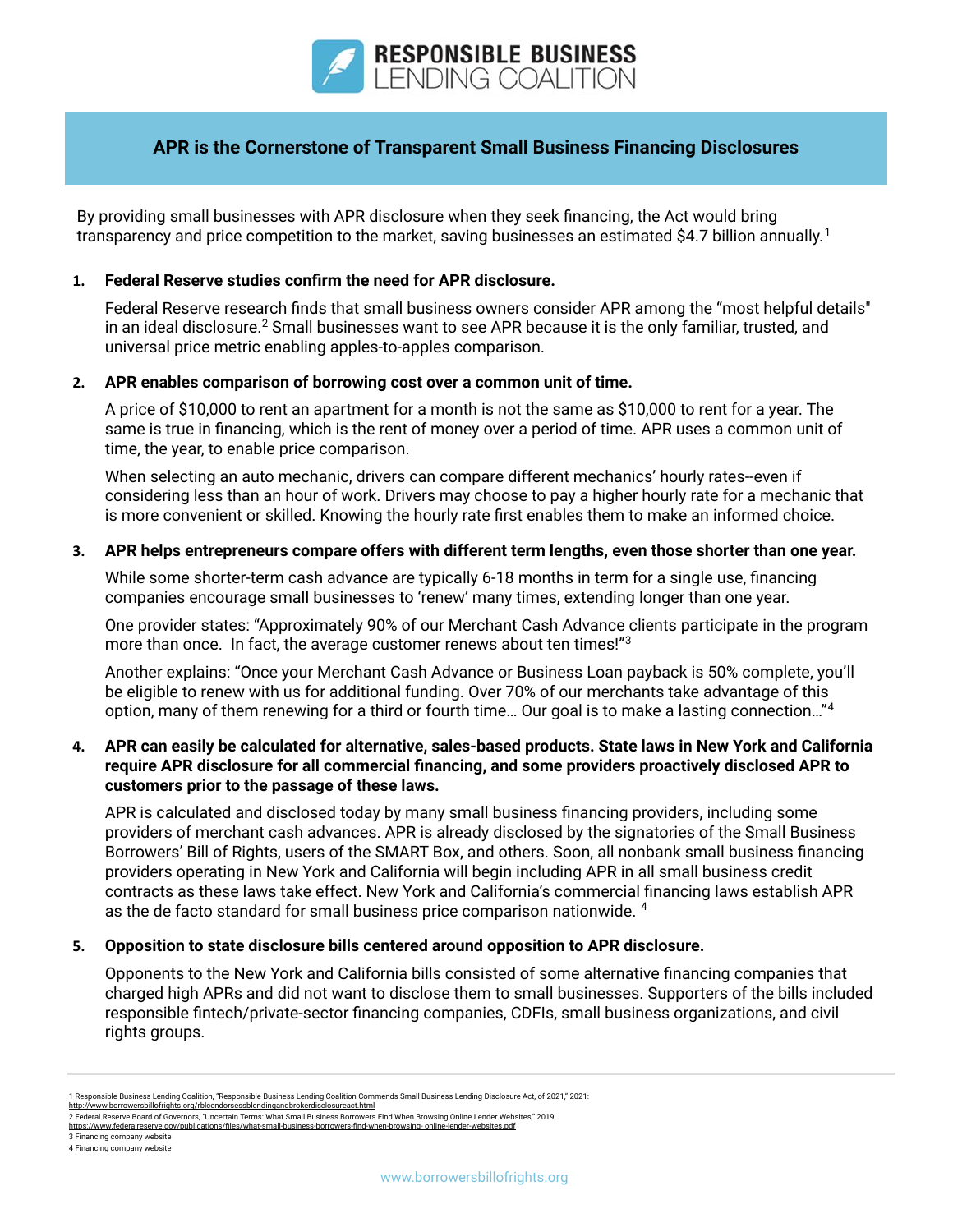

## **UNDISCLOSED APRS AS HIGH AS 350%**

Small business demand for capital increased during the pandemic, while loan offerings declined. Now, alternative financing companies promising fast cash seek to fill this void, with prices that are not clearly disclosed to borrowers.

## Some **unregulated financing companies charge hidden APRs of up**

**to 350%** but tell [businesses](https://s3.us-east-2.amazonaws.com/aofund.org/app/uploads/2021/03/26225158/Unaffordable-and-Unsustainable-The-New-Business-Lending-on-Main-Street_Opportunity-Fund-Research-Report_May-2016.pdf) their "rates" are in the single digits.

### **BIPOC BUSINESSES DISPROPORTIONATELY IMPACTED BY DECEPTIVE LENDING**

[The 2021 Small Business](https://www.fedsmallbusiness.org/survey/2021/report-on-employer-firms) Credit Survey found that:

- Business owners of color are worse off financially due to the pandemic, and
- Credit availability is Black entrepreneurs' top concern.

Moreover, **Black and Hispanic business owners are [twice as likely](https://www.fedsmallbusiness.org/survey/2019/report-on-minority-owned-firms)** to apply to high-cost and less transparent financing companies.

Continue reading at next page > **<sup>B</sup>**

**SMALL BUSINESSES NEED RESPONSIBLE CAPITAL TO REBUILD FROM THE COVID-19 CRISIS. A LACK OF TRANSPARENCY PUTS THEIR FUTURES AT RISK.**



## **NOW MORE THAN EVER, SMALL BUSINESSES NEED LENDING TRANSPARENCY TO AVOID UNSUSTAINABLE DEBT AS THEY REBUILD FROM COVID-19.**

The federal government has regulated *consumer* financing disclosures for over 50 years. In that time, business financing has grown exponentially, without any disclosure requirements. **It is time for a Small Business Truth in Lending Act.**

Passed in 1968, the Truth in Lending Act requires lenders to disclose key pricing and term information to consumers, enabling them to compare options and make informed credit decisions.

A Small Business Truth in Lending Act would give business owners the same level of transparency from commercial financing providers.